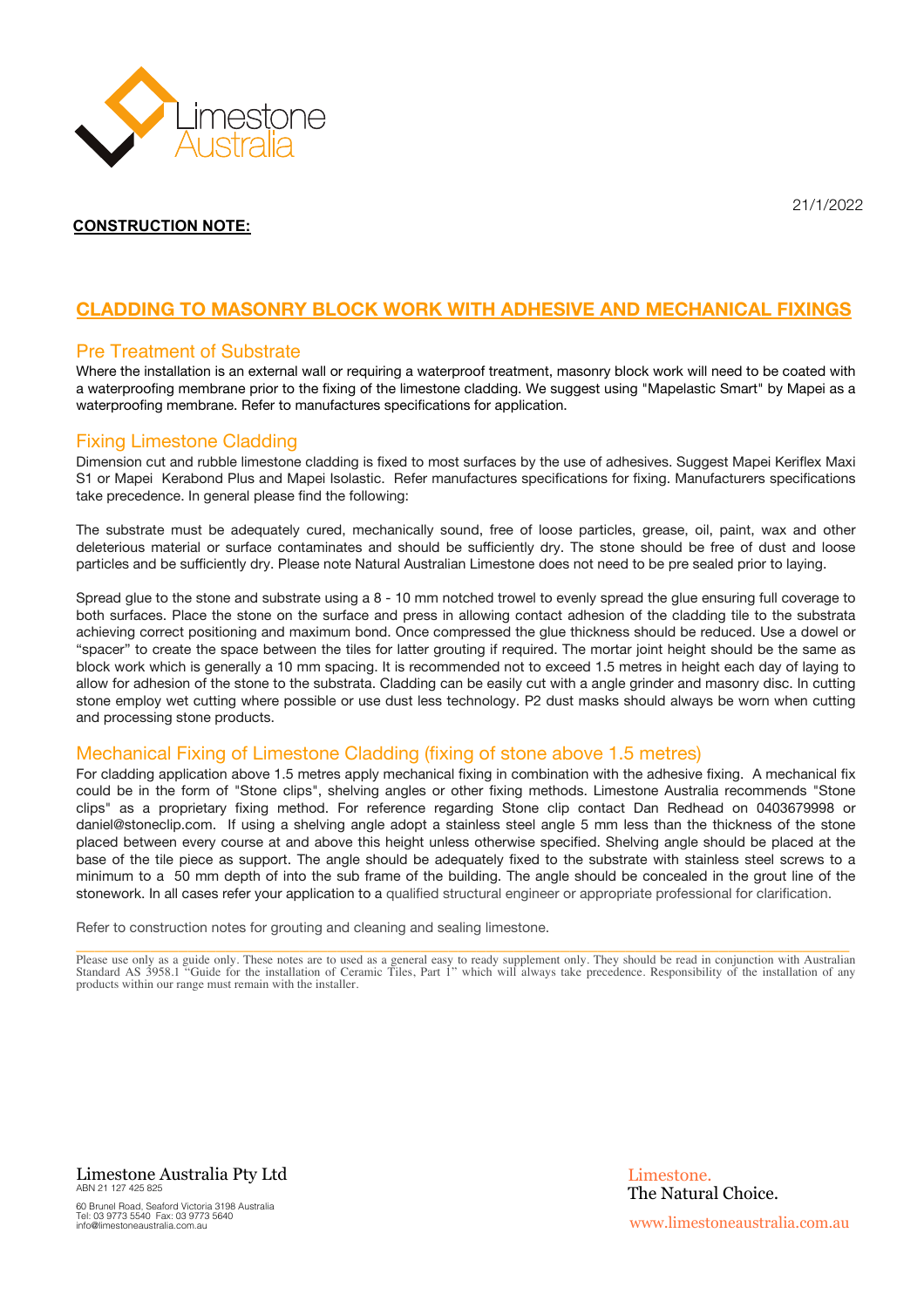

# **CLADDING TO COMPRESSED SHEET WITH ADHESIVE AND MECHANICAL FIXINGS**

#### Selection of Suitable Substrate

Select cement sheet suitable of holding the weight of the limestone cladding. Weight of cladding per square meter is approximately 45-50 kg per square metre. Follow manufacture specifications for fixing the cement sheet to the steel or timber framing. To prevent downward movement of the wall once stone is applied ensure the founding of the wall is properly engineered to take the weight of the applied stone. If wall is over a timber floor additional stumps and bearers may be required to support the weight of the stone. Due to the weight of the stone the manufacture of the compressed sheet may require additional fixing to the whole wall installation. Refer Mechanical fixing of Limestone Cladding below.

#### Pre Treatment of Substrate

To ensure adhesion of the cladding to the substrate the cement sheet may need to be adequately primed or coated with a waterproofing membrane prior to the fixing of the limestone cladding. Some "roughing" of the surface may be required to ensure adherence of the stone, primer or membrane. If a waterproof membrane is required we suggest using "Mapelastic Smart" by Mapei. Refer to manufactures specifications for application.

#### Fixing of Limestone to Compressed Sheet

Dimension cut and rubble limestone cladding is fixed to most surfaces by the use of adhesives. Suggest Mapei Keriflex Maxi S1 or Mapei Kerabond Plus and Mapei Isolastic. Refer manufactures specifications for fixing. Manufacturers specifications take precedence. In general please find the following:

The substrate must be adequately cured, mechanically sound, free of loose particles, grease, oil, paint, wax and other deleterious material or surface contaminates and should be sufficiently dry. The stone should be free of dust and loose particles and be sufficiently dry. Please note Natural Australian Limestone does not need to be pre sealed prior to laying.

Spread glue to the stone and substrate using a 8 - 10 mm notched trowel to evenly spread the glue ensuring full coverage to both surfaces. Place the stone on the surface and press in allowing contact adhesion of the cladding tile to the substrata achieving correct positioning and maximum bond. Once compressed the glue thickness should be reduced. Use a dowel or "spacer" to create the space between the tiles for latter grouting if required. The mortar joint height should be the same as block work which is generally a 10 mm spacing. It is recommended not to exceed 1.5 metres in height each day of laying to allow for adhesion of the stone to the substrata. Cladding can be easily cut with a angle grinder and masonry disc. In cutting stone employ wet cutting where possible or use dust less technology. P2 dust masks should always be worn when cutting and processing stone products.

### Mechanical Fixing of Limestone Cladding (fixing of stone above 1.5 metres)

For cladding application above 1.5 metres apply mechanical fixing in combination with the adhesive fixing. A mechanical fix could be in the form of "Stone clips", shelving angles or other fixing methods. Limestone Australia recommends "Stone clips" as a proprietary fixing method. For reference regarding Stone clip contact Dan Redhead on 0403679998 or daniel@stoneclip.com. If using a shelving angle adopt a stainless steel angle 5 mm less than the thickness of the stone placed between every course at and above this height unless otherwise specified. Shelving angle should be placed at the base of the tile piece as support. The angle should be adequately fixed to the substrate with stainless steel screws to a minimum to a 50 mm depth of into the sub frame of the building. The angle should be concealed in the grout line of the stonework. In all cases refer your application to a qualified structural engineer or appropriate professional for clarification.

Refer to construction notes for grouting and cleaning and sealing limestone.

Please use only as a guide only. These notes are to used as a general easy to ready supplement only. They should be read in conjunction with Australian Standard AS 3958.1 "Guide for the installation of Ceramic Tiles, Part 1" which will always take precedence. Responsibility of the installation of any products within our range must remain with the installer.

\_\_\_\_\_\_\_\_\_\_\_\_\_\_\_\_\_\_\_\_\_\_\_\_\_\_\_\_\_\_\_\_\_\_\_\_\_\_\_\_\_\_\_\_\_\_\_\_\_\_\_\_\_\_\_\_\_\_\_\_\_\_\_\_\_\_\_\_\_\_\_\_\_\_\_\_\_\_\_\_\_\_\_\_\_\_\_\_\_\_\_\_\_\_\_\_\_\_\_

Limestone Australia Pty Ltd ABN 21 127 425 825 60 Brunel Road, Seaford Victoria 3198 Australia Tel: 03 9773 5540 Fax: 03 9773 5640 info@limestoneaustralia.com.au

Limestone. The Natural Choice. www.limestoneaustralia.com.au

21/1/2022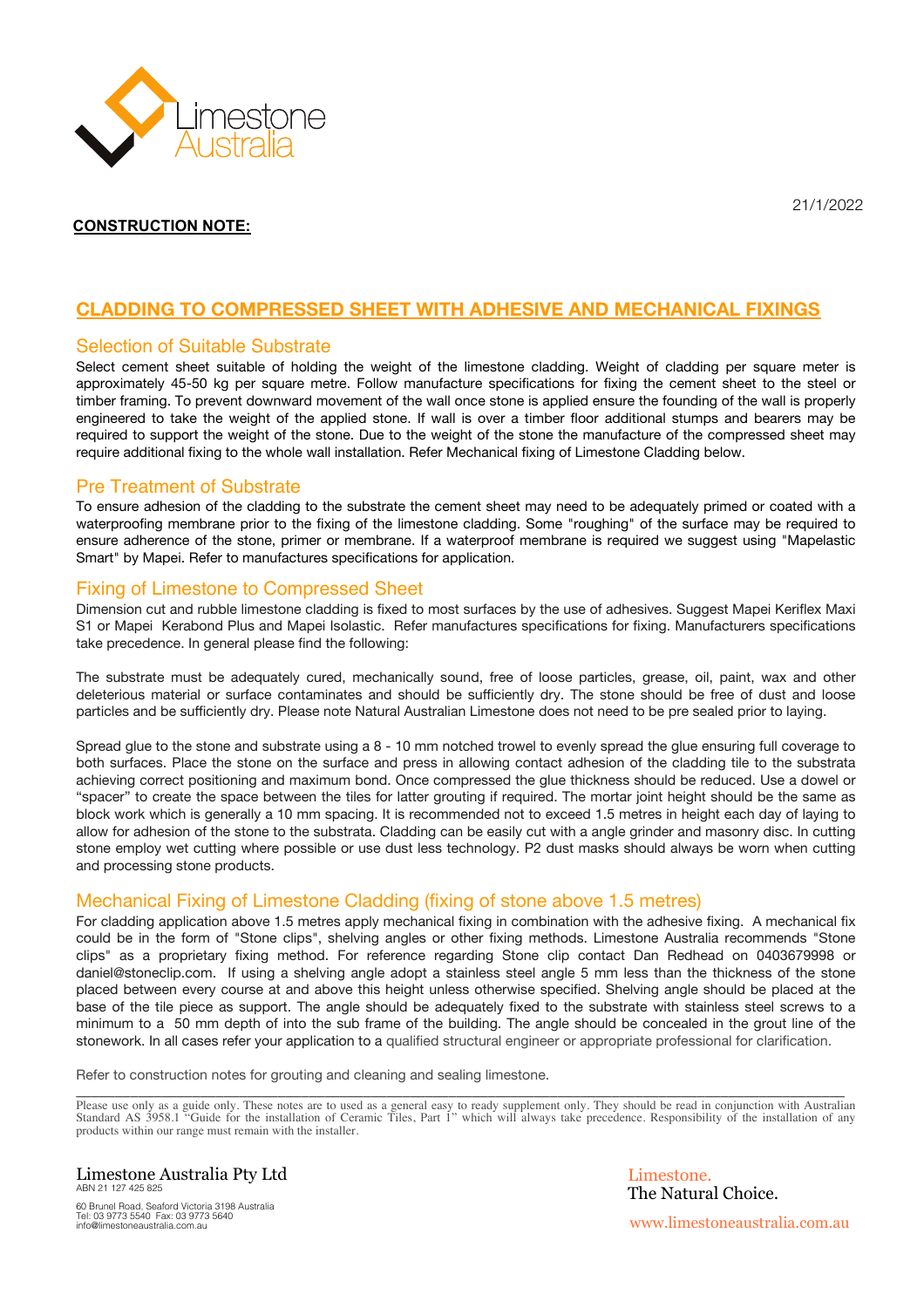

21/1/2022

## **GROUTING LIMESTONE CLADDING**

1. If using mortar as supplied by Limestone Australia blend one full bag of mortar mix with one bag of oxide color as provided and ad water to make a workable consistency. The color mix is made to blend with the natural stone color. If using own grout mix use a sand, cement and lime combination at the ratio of 6:1:1 mixed with potable water producing a mortar. For best results the mortar should be a compatible color with the stone. This can be achieved with using oxide colors if the sand and cement combination doesn't yield an adequate match. The mortar needs to be moist not sloppy. Avoid using sands that contain large grit particles as these particle if dislodged can score the surface of the stone. Refer point 6 below.

2. Fill the joints between the stone slightly overfilling with the mortar taking care to minimise the contact with the stone surface. Use a thin (finger) trowel to push the mortar into the joint thoroughly filling each joint.

3. Once the mortar has dried sufficiently so it is not wet but still workable remove the excess with a flat trowel scraping the mortar away from the stone surface. Smooth out and refill any holes scraping any excess from the stone surface.

4. Once the mortar is almost dried any minimal residue on the edges of the stone can be removed using a stiff brush to a flat trowel or "small" tool.

5. The joints can be finished with a damp sponge, soft brush or steel trowel to the joint only not sponging the surface of the stone thus filling the natural texture. Jointing finish will depending on desired result.

6. The following day inspect the grouted section of the wall and remove any excess mortar with a scraper of small tool. The mortar residue should be now isolated as most of it should have been removed in the process 5 as detailed above. Dried mortar will generally be darker than the stone and easily identifiable for removal. If mortar is evident on the edges lightly scrape the surface of the stone ensuring not to damage the surface. The stone face can be lightly sanded with 80 grit sandpaper. This will also remove any mortar discolouration to the stone and will "feather in" the joints and mortar and "smooth out" the surface of the wall. We suggest attaching the sandpaper to a large flat board for sanding the surface flat.

7. The wall can be washed down using a pressure washer a couple of days after installation once the mortar has hardened. Use the pressure washes on "fan" and not too powerful to damage the stone or mortar jointing. Carefully washing the wall from the top down can also remove any dust from the stone and may clean up any stubborn residue of mortar that may still be on the face of the stone. Generally use the pressure fan on an angle to the wall than at perpendicular to the wall.

7. Once almost dry the wall is ready for sealing. Refer Construction Note Cleaning and Sealing Limestone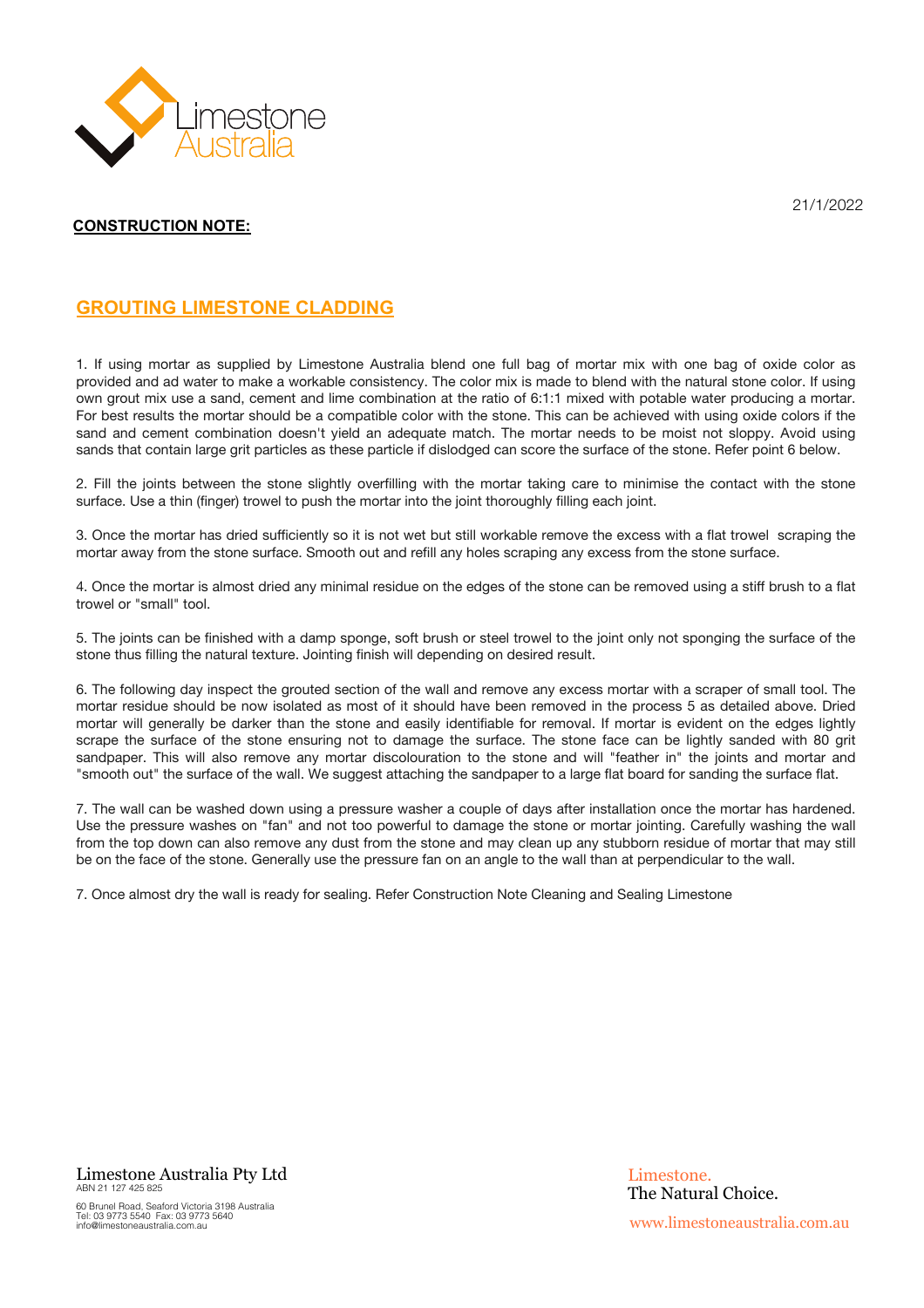

21/1/2022

#### **CLEANING AND SEALING LIMESTONE**

Limestone Australia has developed LIMEPROTEC sealer specifically suited for sealing our natural Australian Limestones. LIMEPROTEC is a unique waterborne surface treatment with exceptional water repellency and binding properties and is a hydrophobic binder rather than a film forming sealer - this feature allows treated materials to "breathe" normally. It also contains a highly effective biocide that inhibits mould and algal growth. LIMEPROTEC converts fretting natural stone and masonry from a soft material to a hard dust-free natural finish with excellent weathering resistance and durability.

#### Surface Preparation

The level of surface preparation will determine the appearance and final product performance that will be achieved. Stone should be washed with a low-pressure fan spray to clean pores before sealant is applied. At this stage indentify any mortar splashes, residue or other contaminants that may be on the stone from the manufacturing or laying process. Where possible remove mechanically with a scrapper. Some stone can be lightly sanded using 80 Grit sandpaper to remove contaminates. Staining can be removed with an application of chlorine or other cleaning agents to the effected areas. It is important to adequately clean the stone as what is left not cleaned will be encapsulated into the surface of the stone with the sealing process. Remove all fine dust from the pores of the limestone. Wash from top to bottom washing dust and contaminates through the stone. Stone should not be washed or sealed until the mortar has hardened sufficiently. Allow to dry completely.

#### **Coverage**

Maximum penetration of sealer is advised. Australian Limestone minimum coverage rate is 1 litre/m2 per coat. Some limestone may accept more sealer depending on porosity and surface treatment. Two coats is recommended. Common rates are for Cream and Biscuit Limestone a minimum of 1 litre/m2. Shell and Oyster diamond cut/honed limestone 1.5 litres/ m2 and Split face limestone 2 litre/m2.

#### Application Process

Apply a trial patch before full application to assess sealer adhesion and final finish. The recommended application method is by airless spray using a flood coat technique. Apply the first coat evenly as per recommended coverage rate. Recoat before first coat has dried (approximately 2 hours dependent upon weather and site conditions). Please note if coverage rates are achieved in the first coat application a second coat is not required.

#### **Precautions**

Do not apply if the temperature is below 10 C, if relative humidity is above 85% or if rain is imminent. Protect other surfaces and materials from over spray or splashes. Windows, window frames, door frames, timber, aluminium and all other materials MUST be protected against sealant application. Wash off with clean water immediately if sealant is inadvertently applied to any of these materials. It is advisable to mask window frames and other products where necessary before application of the sealant. Avoid windy days to minimise over spray.

#### Drying and Clean up

48 hours for full cure. Clean all equipment immediately with water.

#### Safety Directions

Provide good ventilation by opening windows and doors and the use of circulating fans. Eye protection and the use of gloves are recommended however, if product comes in contact with skin it should be washed off with water before drying. If product comes into contact with eyes gently flush with running water while holding eyelids open for 15 minutes and seek medical attention. If swallowed, contact a doctor or Poisons Information Centre call 13 11 26. Do not induce vomiting. Give water to drink.

Limestone Australia Pty Ltd ABN 21 127 425 825 60 Brunel Road, Seaford Victoria 3198 Australia Tel: 03 9773 5540 Fax: 03 9773 5640 info@limestoneaustralia.com.au

Limestone. The Natural Choice. www.limestoneaustralia.com.au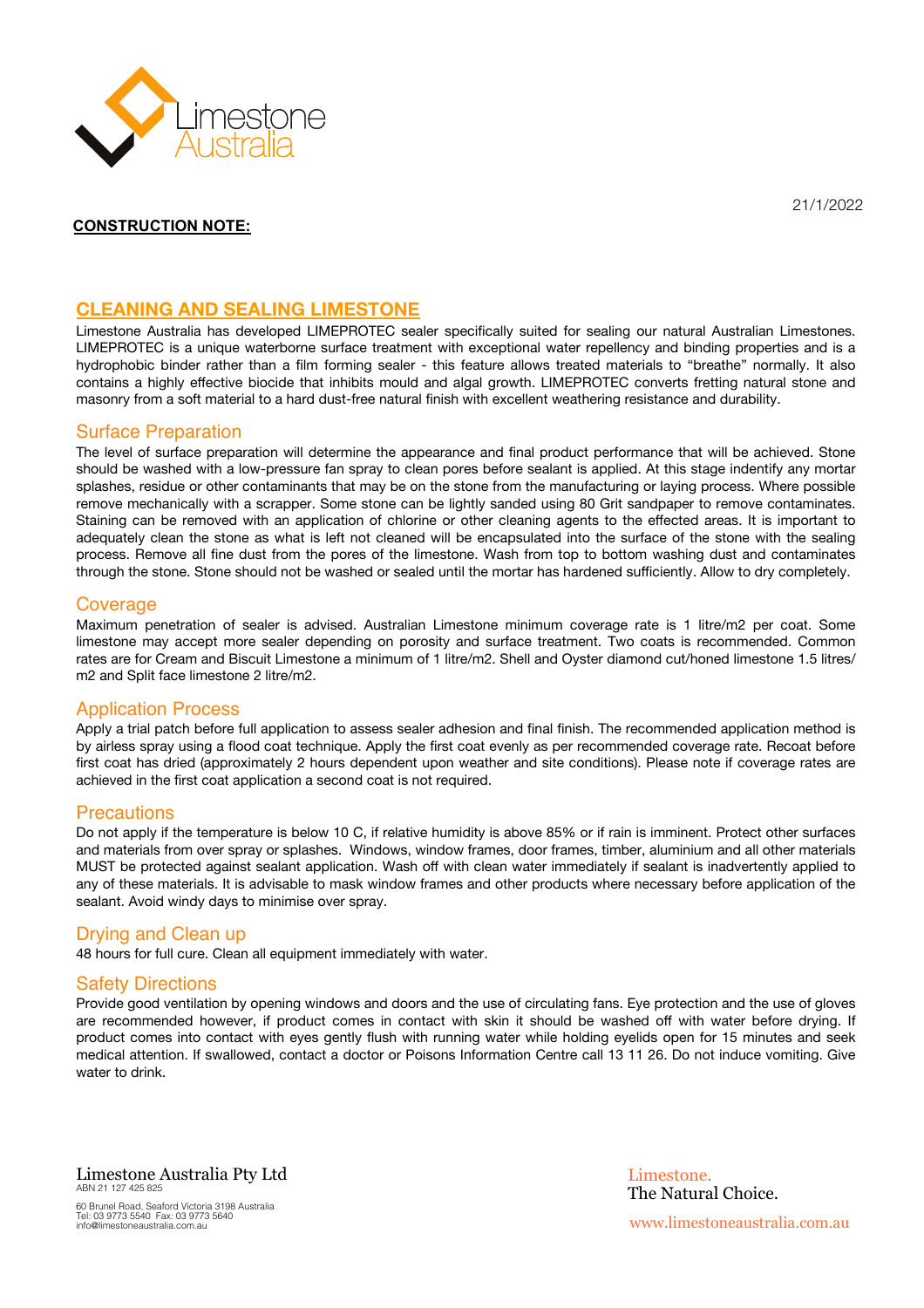

21/1/2022

# **LAYING TUSCAN CLADDING TO COMPRESSED SHEET**

#### Selection of Suitable Substrate

Select cement sheet suitable of holding the weight of the limestone cladding. Weight of cladding per square meter is approximately 45-50 kg per square metre. Follow manufacture specifications for fixing the cement sheet to the steel or timber framing. To prevent downward movement of the wall once stone is applied ensure the founding of the wall is properly engineered to take the weight of the applied stone. If wall is over a timber floor additional stumps and bearers may be required to support the weight of the stone. Due to the weight of the stone the manufacture of the compressed sheet may require additional fixing to the whole wall installation. Refer Mechanical fixing of Limestone Cladding below.

#### Pre Treatment of Substrate

To ensure adhesion of the cladding to the substrate the cement sheet may need to be adequately primed or coated with a waterproofing membrane prior to the fixing of the limestone cladding. Some "roughing" of the surface may be required to ensure adherence of the stone, primer or membrane. If a waterproof membrane is required we suggest using "Mapelastic Smart" by Mapei. Refer to manufactures specifications for application.

#### Fixing of Limestone to Compressed Sheet

Dimension cut and rubble limestone cladding is fixed to most surfaces by the use of adhesives. Suggest Mapei Keriflex Maxi S1 or Mapei Kerabond Plus and Mapei Isolastic. Refer manufactures specifications for fixing. Manufacturers specifications take precedence. In general please find the following:

The substrate must be adequately cured, mechanically sound, free of loose particles, grease, oil, paint, wax and other deleterious material or surface contaminates and should be sufficiently dry. The stone should be free of dust and loose particles and be sufficiently dry. Please note Natural Australian Limestone does not need to be pre sealed prior to laying.

Tuscan Rubble cladding combines a mixed thickness of stone and is generally laid in an informal strata format levelling the horizontal edges where possible. Pieces range from dimensional tile to fist sized. The edges of the stone are rumbled with shaping required by the installer to fit. It can be laid with or without a mortar joint. Shaping the stone is generally achieved using a stone chipping hammer and rasp to shapes that fit together. Always shape the stone holding the stone upright and chip on the edge. This should minimise breakage's. P2 dust masks should always be worn when cutting and processing stone products.

Spread glue to the stone and substrate using a 8 - 10 mm notched trowel to evenly spread the glue ensuring full coverage to both surfaces. Place the stone on the surface and press in allowing contact adhesion of the cladding tile to the substrata achieving correct positioning and maximum bond. Once compressed the glue thickness should be reduced. It is recommended not to exceed 1.5 metres in height each day of laying to allow for adhesion of the stone to the substrata.

### Mechanical Fixing of Limestone Cladding (fixing of stone above 1.5 metres)

For cladding application above 1.5 metres apply mechanical fixing in combination with the adhesive fixing. A mechanical fix could be in the form of "Stone clips" or other fixing methods. Limestone Australia recommends "Stone clips" as a proprietary fixing method. For reference regarding Stone Clips contact Dan Redhead on 0403679998 or daniel@stoneclip.com. Generally 5 Stone Clips per square metre are required evenly spaced in a random format. Ensure where possible the Stone Clip is fixed through the cement sheet and into the stud framework with stainless steel screws. In all cases refer your application to a qualified structural engineer or appropriate professional for clarification.

Refer to construction notes for grouting and cleaning and sealing limestone

en Please use only as a guide only. These notes are to used as a general easy to ready supplement only. They should be read in conjunction with Australian Standard AS 3958.1 "<br>"Guide for the installation of Ceramic Tiles, installer.

Limestone Australia Pty Ltd ABN 21 127 425 825

60 Brunel Road, Seaford Victoria 3198 Australia Tel: 03 9773 5540 Fax: 03 9773 5640 info@limestoneaustralia.com.au

Limestone. The Natural Choice. www.limestoneaustralia.com.au